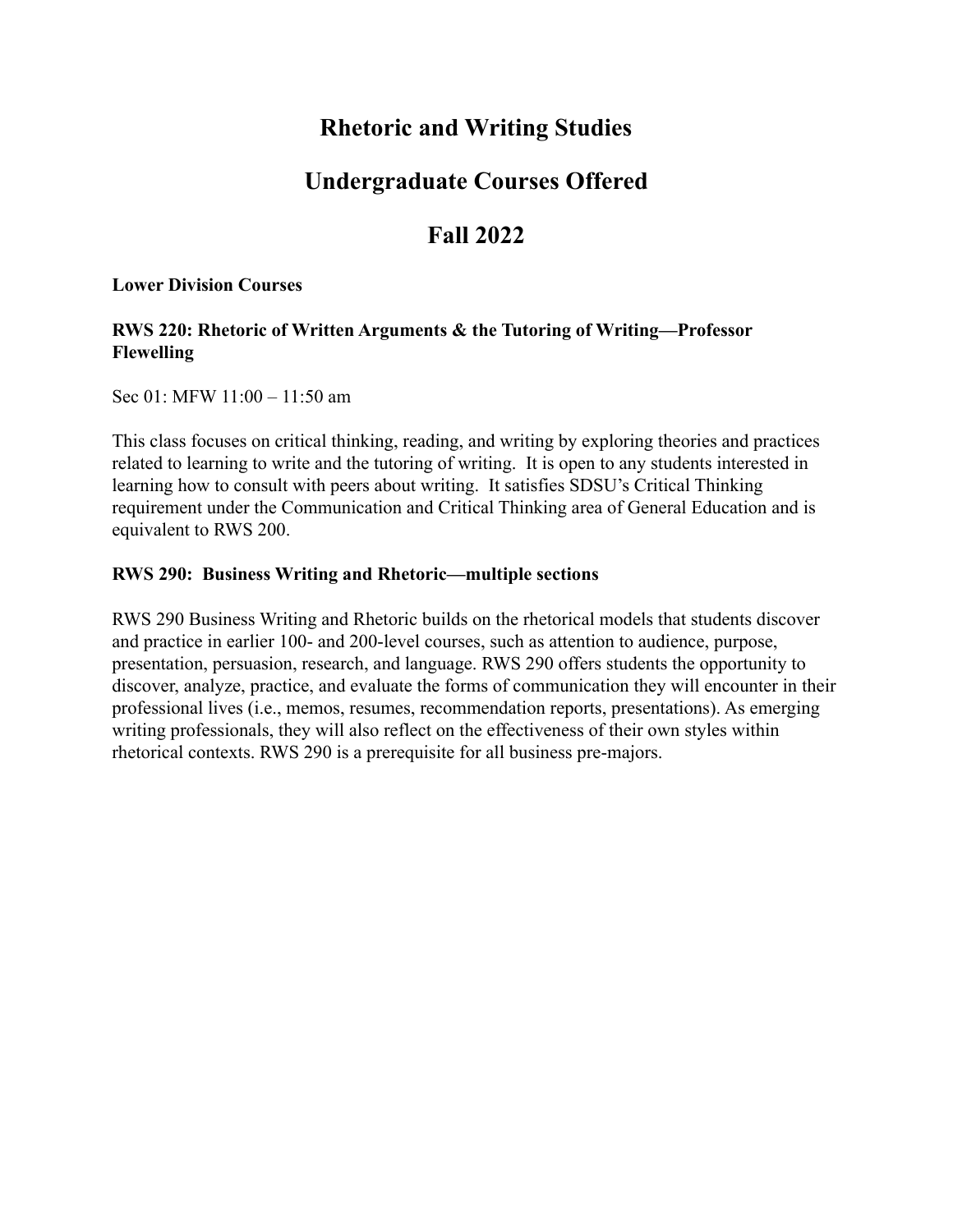# **Upper Division course (Intended for Undergraduates)**

# **RWS 390W: Writing in Business Settings**

# Multiple sections

As an intermediate writing course dedicated to business majors, RWS 390W Writing in Business Settings offers students the opportunity to develop, master, and evaluate the writing and communication skills they will be expected to use in their professional lives (i.e., professional writing genres, information design, data analysis, presentations). In other words, they respond to academic tasks and practice writing in a wider variety of genres than in earlier writing courses such as RWS 100, 200, and 290. Each project requires research methods and communication styles specific to their disciplines within business. As writing professionals, they will also be asked to reflect on the effectiveness of their own styles within rhetorical contexts. Our goal is to aid their success both as students and as working professionals once they graduate. RWS 390W satisfies the university's upper division writing requirement.

# **RWS 392W: Writing for Engineers**

# Multiple sections

Successful completion of RWS 392W satisfies the Graduation Writing Assessment Requirement (GWAR) for students who have met the course prerequisites. Building on the rhetorical model that students are introduced to in Rhetoric and Writing Studies 100 and 200, Rhetoric and Writing Studies 392W is designed to help upper-level students develop the communication skills needed for successful professional careers as engineers. By focusing on the rhetorical demands of communication within the context of engineering, this class will help students learn practical strategies for developing content and utilizing appropriate genres to serve multiple audiences. This course will also focus on the design and arrangement of documents as an aide to usability. Throughout this course, students will examine the complex communicative nature of the engineering workplace.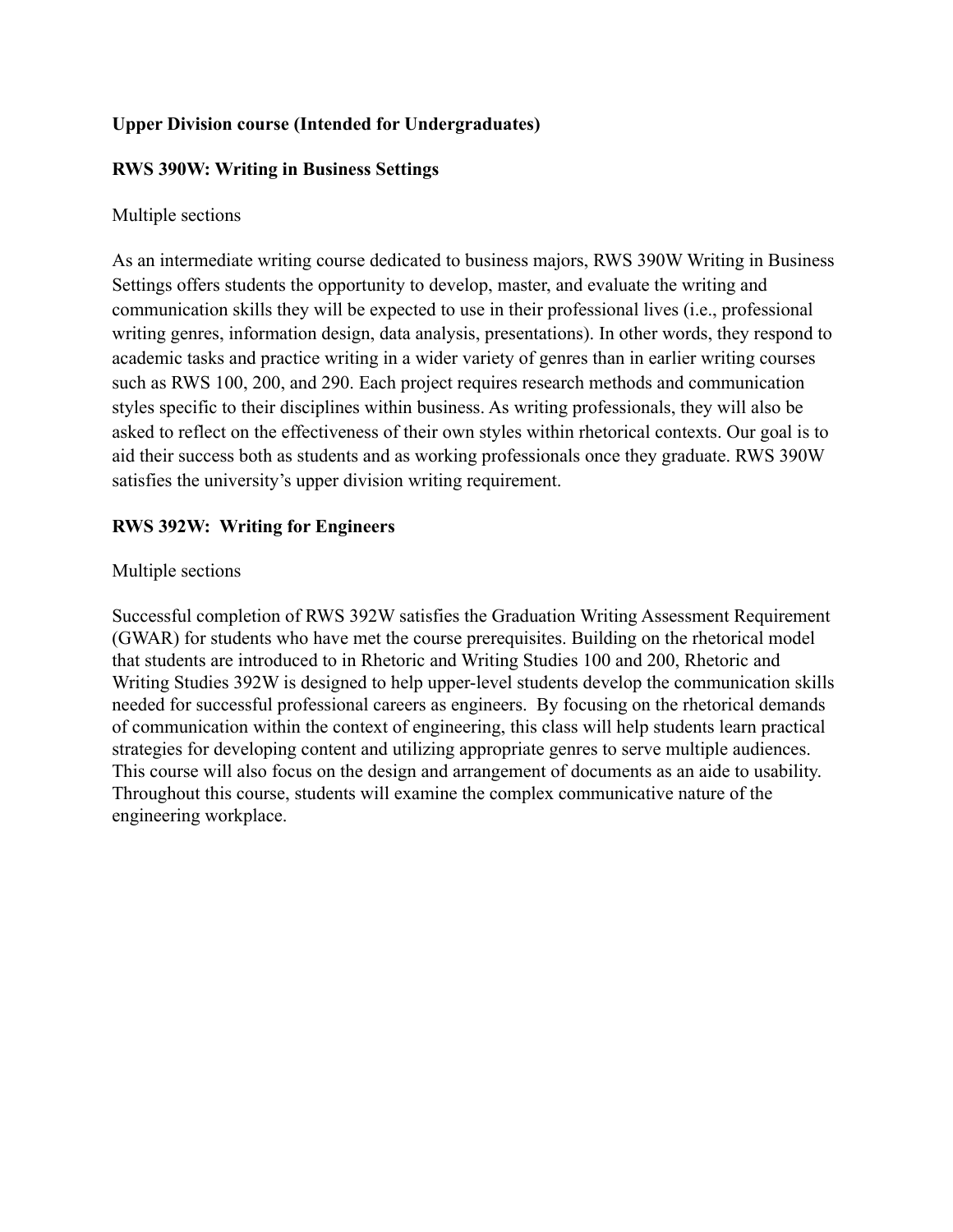# **RWS 411: Digital Rhetorics—Professor Werry**

Sec 01: 3:30 – 6:10 pm

RWS 411 examines digital media from a rhetorical perspective. It asks how digital tools, texts, and platforms are used to persuade, publish, produce change, build community, construct identity, and intervene in political struggles. We will consider what it means to be literate in the age of Facebook and YouTube, and how we can think critically about the cultural and cognitive consequences of the digital shift. A rhetorical perspective means we will carefully analyze the language authors use to make claims about old and new media literacies. It also means we will critically investigate definitions of new media literacy, along with claims about the role new media is playing in social and cultural life. Lastly, we will examine—and practice using—tools that can support key new media literacies.

# **RWS 414: Rhetoric in Visual Cultures—Professor Sheppard**

Sec 01: TTh 9:30 am – 10:45 am

The course is an introduction to rhetorical analysis of major visual aspects of contemporary popular culture. It introduces you to the basic principles of visual analysis, including analysis of (still) images and moving images (film and video), the mechanisms through which visual texts mean and achieve their effects, and the uses of visual texts in a variety of cultural contexts: popular culture, media, commerce, politics, and social and private life.

# **RWS 415: The Craft of Writing Rhetorically—Professor Salas**

Sec 01: TTh 11:00 am – 12:15 pm

This class will afford students the opportunity to develop and polish their writing skills and styles through a range of writing activities and assignments. The kinds of writing we do will be varied, and every attempt will be made to correlate at least some of these assignments to the unique academic and professional interests of individual students. In addition, a significant portion of the class will be devoted to workshopping and one-to-one conferences, in order that each student receives as much individualized feedback on his or her writing as possible.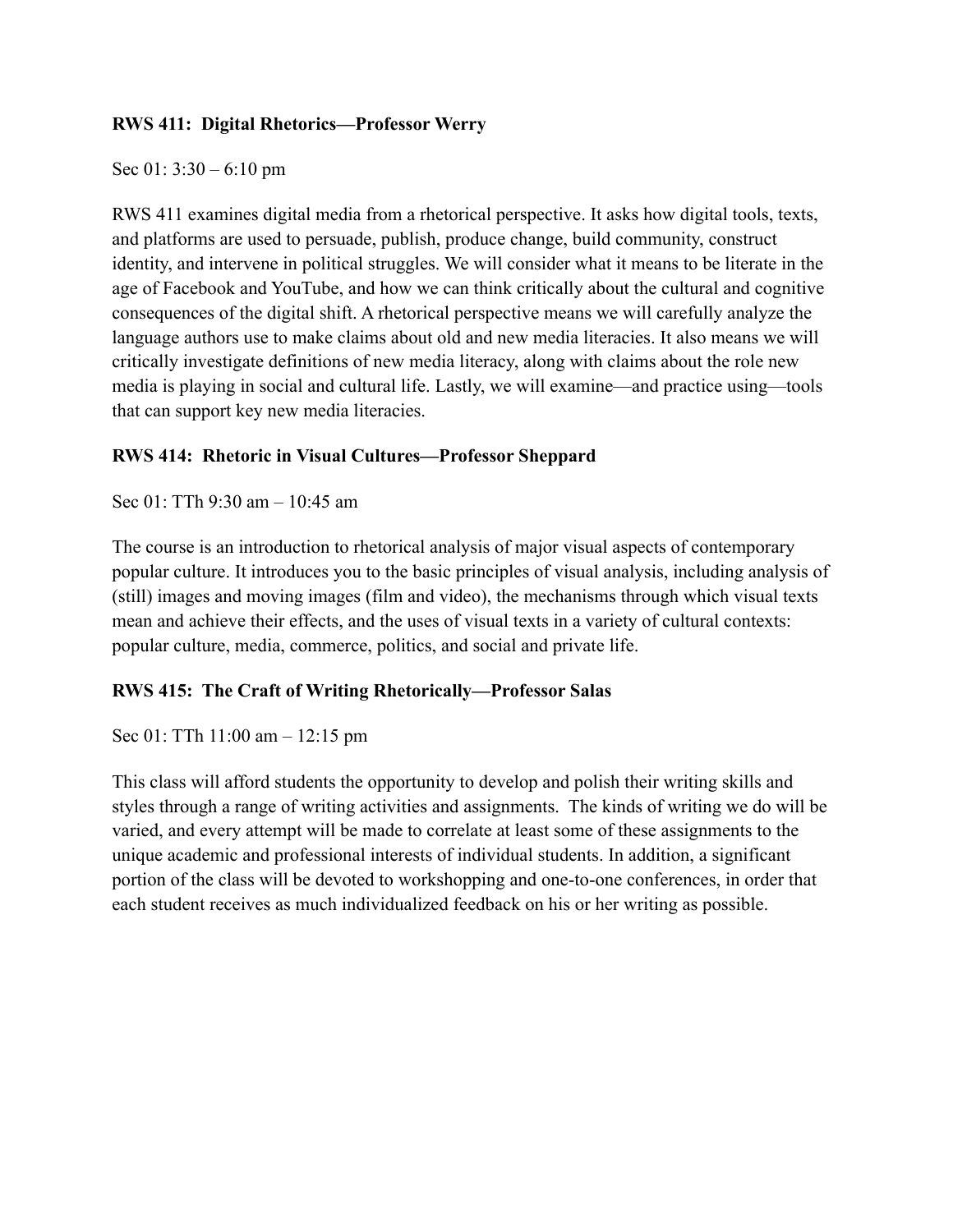## **RWS 498 Seminar: Writing and Research—Professor Salas**

### Sec 01: T 4:00 – 6:40 pm

In "Have Rhetoric, Will Travel," Stuart Brown states, "Rhetoric, I am only just realizing, is the compass by which to follow . . . stories, our own as well as others. It is a gift I do not fully appreciate, still touched with the wonder of it. I have followed rhetoric to many places. I suspect it will take me to many more." This seminar is designed as a capstone course which asks you to look back on the work you have accomplished as a rhetoric and writing major and to look forward to how what you have learned and experienced in your time at college may inform your future. The course projects will engage you in reflective writing as you reflect on where you have been and where you are going with attention to how rhetoric and writing informs that journey. Projects will also involve analysis as you explore your work with rhetoric and writing studies, present on an aspect of your college experience, and provide constructive peer feedback to other students.

## **Upper Division Courses (Also Acceptable for Advanced Degrees)**

## **RWS 500W: Advanced Writing Strategies—Professor Salas**

Sec  $01 \cdot 9.30$  am  $- 10.45$  am

The course explores key rhetorical concepts to provide students with the tools to think and write analytically about a variety of texts, including written, spoken and visual texts. The course focus is on rhetoric in common places to help students understand how arguments are made in the public sphere and how they might respond to those arguments in deliberative, persuasive ways. The course also focuses on analyzing arguments as a way to develop advanced writing strategies with the goal of becoming a lifelong learner of writing and rhetoric.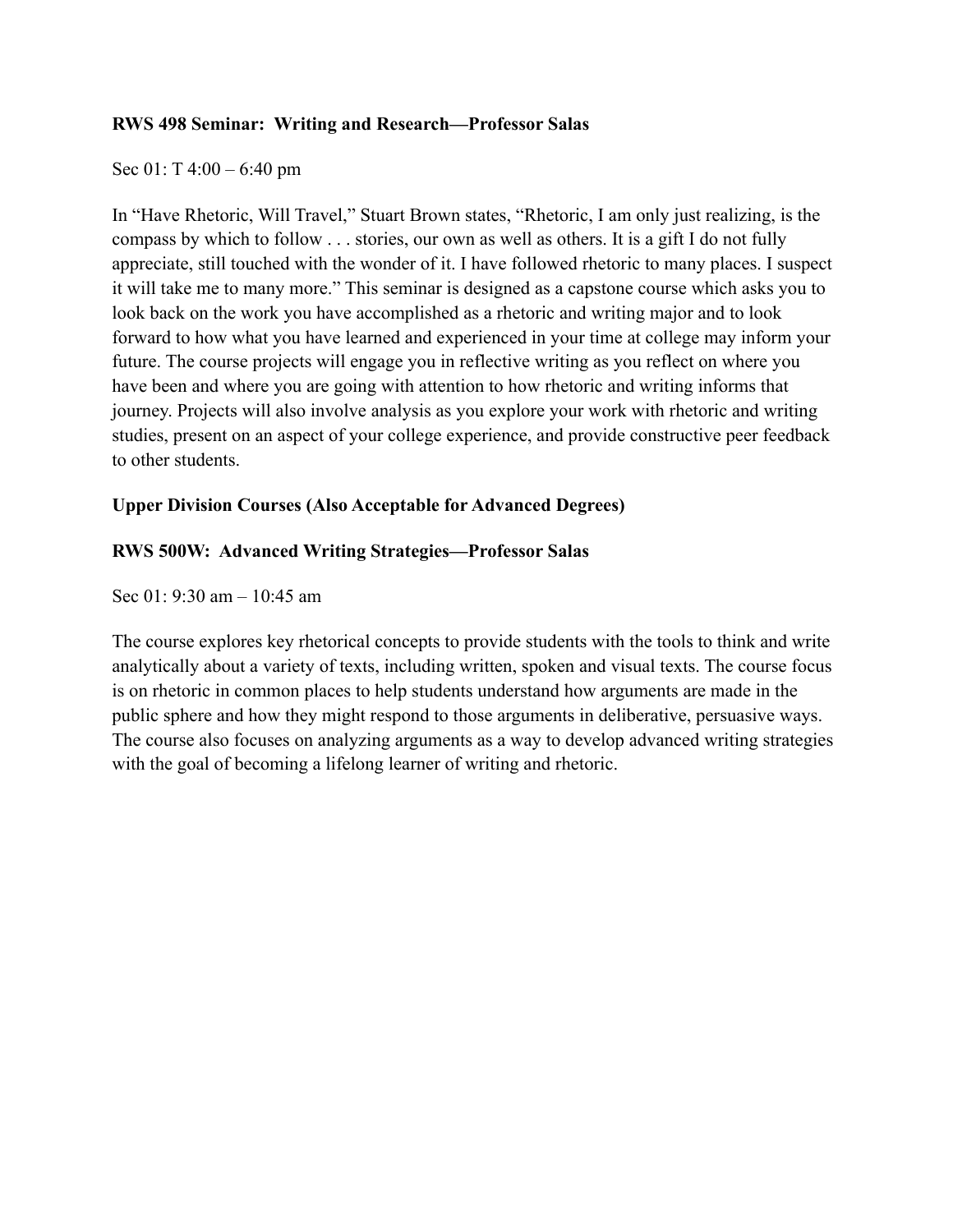### **RWS 503W: Professional Writing—Professor Ornatowski and Professor Edwards**

Sec 01: M 7:00 – 9:40 pm (Ornatowski), Sec 02: MW 2:00 – 3:15 pm (Edwards)

In today's workplace, communication is often cited as the highest priority for employers, regardless of field. The ability to communicate clearly, competently, and persuasively with coworkers, clients, and other stakeholders is essential to your success and to that of the organization for which you work. In professional environments, you will often be called upon to propose ideas, solve problems, and collaborate with coworkers. At their core, all of these practices are rhetorical, requiring you to choose the most appropriate genre and approach for your audience. By focusing on the rhetorical demands of communication, this class will help you learn practical strategies for developing content and utilizing appropriate genres to serve multiple audiences. Importantly, this course will also focus on the design and arrangement of documents as an aide to usability and ethos, as well as on the development of communications' textual content. A linked sequence of assignments will help you investigate professional communication practices you will need on the job, to conduct research on an issue of professional interest, and to construct persuasive documents that seek action by convincing others of the value of your ideas and expertise.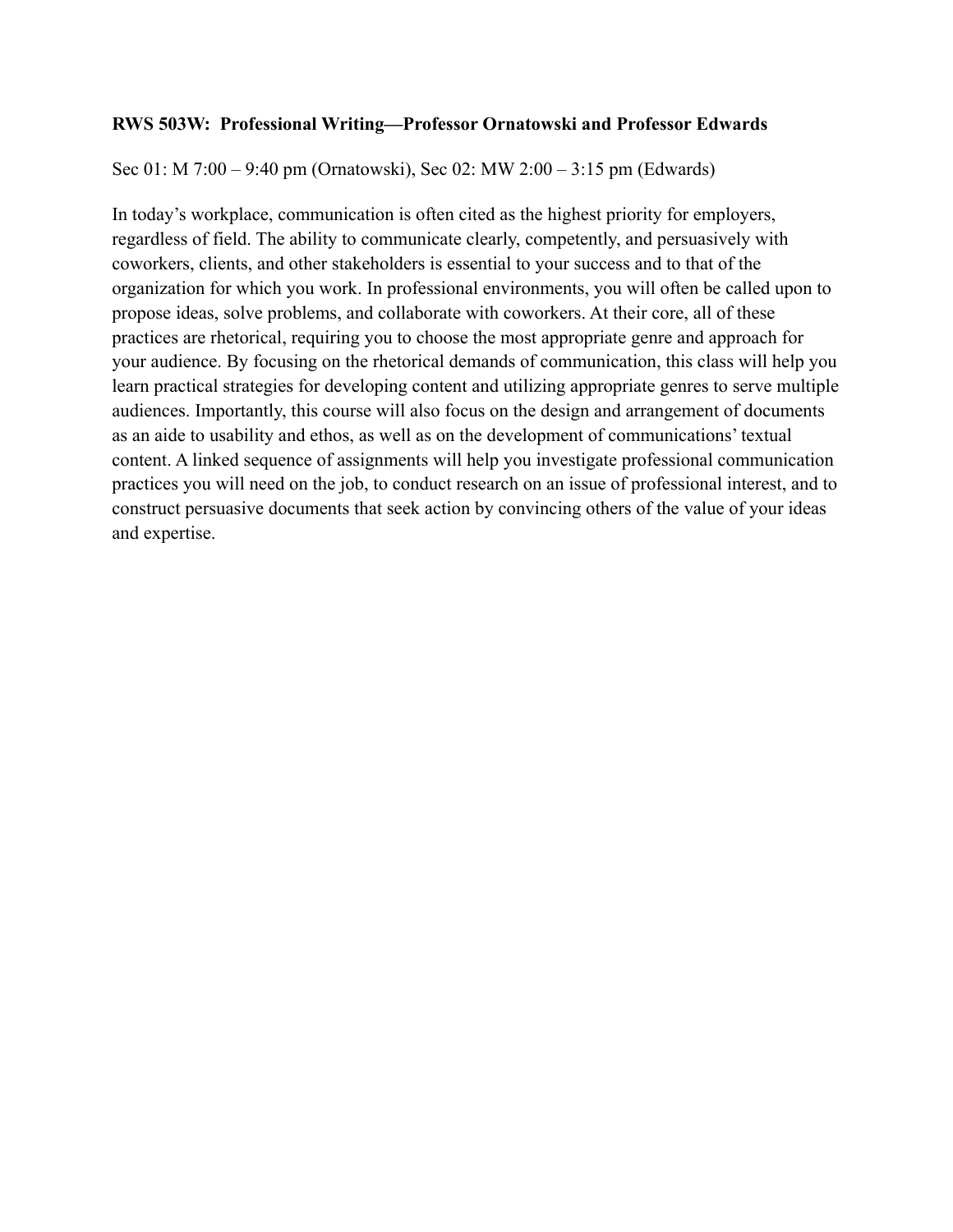# **RWS 504: Advanced Professional Writing—Professor Sheppard**

Sec 01: TTh 2:00 – 3:15 pm

As a professional in any field, you will need to communicate clearly and persuasively, to propose ideas, to solve problems, to educate or inform others, and to collaborate with co-workers. Students in RWS 504 will explore advanced issues and approaches to professional communication. This course will continue to develop your knowledge of genres (e.g. reports, instructions, memos, usability and design principles) and conventions (e.g., definitions, graphics, page designs) that are used across disciplines. By linking theory to practice, you will learn to interpret and respond to complex workplace situations while using problem-solving strategies.

# **RWS 506: Writing Internship—Professor Bekins**

## Sec 01: Arranged Time

The Writing Internship offers an intensive workplace experience in writing and/or editing documents under the joint supervision of an academic instructor and an on-site supervisor. The Writing Internship requires you to work 150 hours in a professional environment, utilizing rhetoric and writing skills to complete project(s) deliverables which will be posted in an online portfolio. During our class time, we will discuss your internship experiences, explore rhetorical frameworks for analyzing and producing texts that circulate across disciplines and writing cultures, and reflect on your experiences. In brief, this is a forum for problem-centered learning and as such, class time will be spent exchanging ideas, sharing information, and discussing problems/solutions. Assignments include—but are not limited to—a learning contract, project log, progress reports, a professional reflection, and a plan. This is a Credit/No Credit course.

# **RWS 508W: Scientific Writing—Professor Bekins**

## Sec 01: M 4:00 – 6:40 pm, Sec 02: W 4:00 – 6:40 pm

RWS 508W is designed to help upper-level students develop the writing skills needed for effective scientific communication in both academia and popular culture. The rhetorical nature of scientific communication is explored, as well as how science is communicated to the public. Together we will analyze how empirical research is portrayed across visual and print media (e.g medical package inserts, science museums and films, IMRAD format within journal articles). Assignments include—but are not limited to—rhetorical analyses, presentations, annotated bibliographies, and research reports. The focus is on writing clearly, concisely, and effectively within the scientific disciplines.